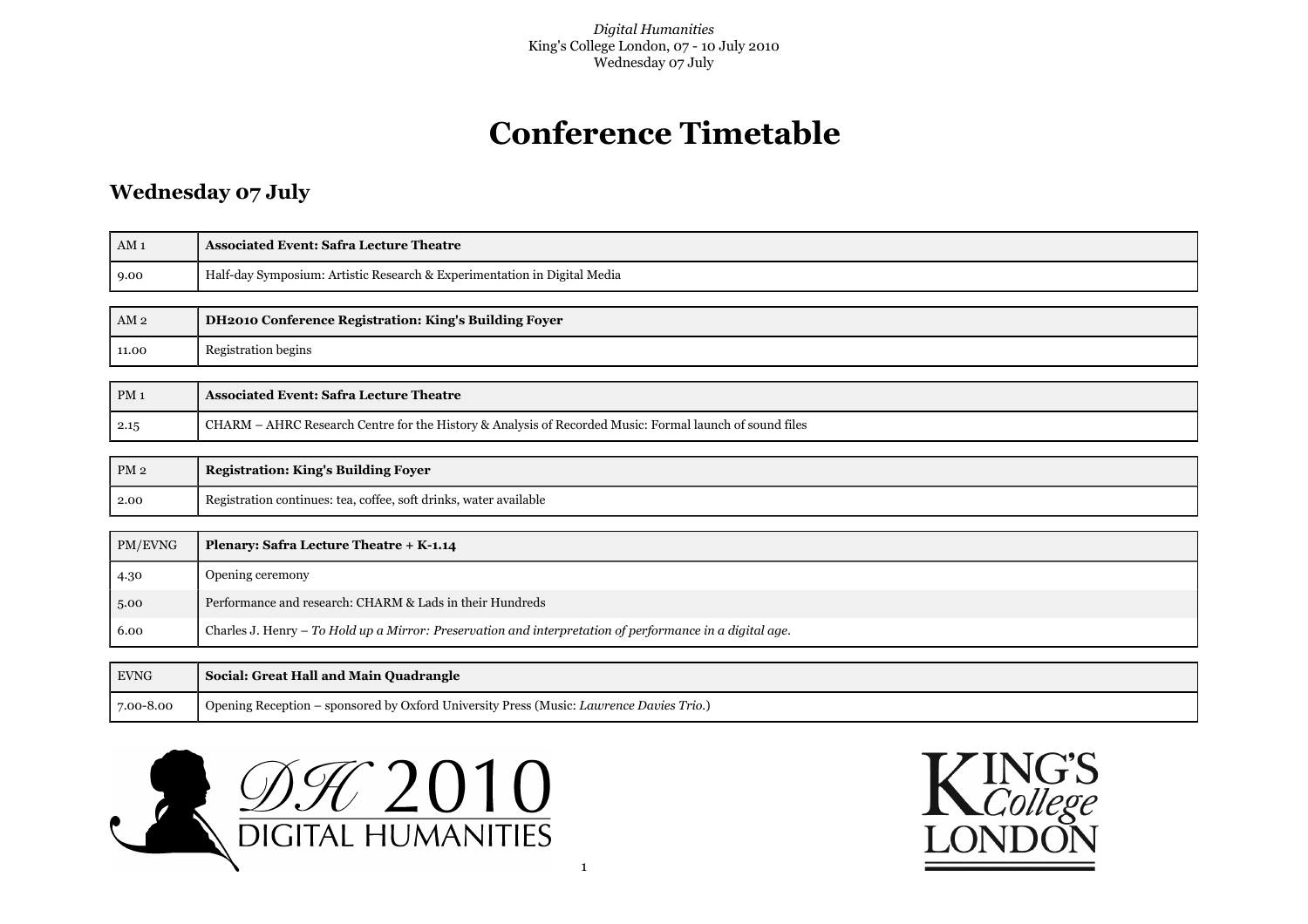#### *Digital Humanities* King's College London, 07 - 10 July 2010 Thursday 08 July

## **Thursday 08 July**

| Time            | <b>Safra Theatre</b>                                                                                                                                                                                                                                        | $S-2.08$                                                                                                                                                       | K.2.40                                                                                                                                                                             | $S-3.20$                                                                                                                                      |
|-----------------|-------------------------------------------------------------------------------------------------------------------------------------------------------------------------------------------------------------------------------------------------------------|----------------------------------------------------------------------------------------------------------------------------------------------------------------|------------------------------------------------------------------------------------------------------------------------------------------------------------------------------------|-----------------------------------------------------------------------------------------------------------------------------------------------|
| AM <sub>1</sub> | Panel                                                                                                                                                                                                                                                       | TEI (Chair: John Lavagnino)                                                                                                                                    | <b>Visual Art (Chair: Jean Anderson)</b>                                                                                                                                           | <b>Stylometry (Chair: Joe Rudman)</b>                                                                                                         |
| 9.00            | Building the Humanities Lab:<br>Scholarly Practices in Virtual Research<br>Environments. Charles van den Heuvel,<br>Smiljana Antonijevic, Tobias Blanke,<br>David Bodenhamer, Fotis Jannidis,<br>Bethany Nowviskie, Geoffrey Rockwell,<br>Joris van Zundert | Using ODD for Multi-purpose TEI<br>Documentation. Julia Flanders, Syd<br>Bauman                                                                                | The Modern Art Iraq Archive (MAIA):<br>Web tools for Documenting, Sharing and<br>Enriching Iraqi Artistic Expressions.<br>Sarah Whitcher Kansa, Nada Shabout,<br>Saleem Al-Bahloly | Distant Reading and Mapping Genre<br>Space via Conjecture-based Distance<br><i>Measures</i> , Patrick Juola                                   |
| 9.30            |                                                                                                                                                                                                                                                             | The TEI's Extramural Journal Project:<br><b>Exploring New Digital Environments</b><br>and Defining a New Genre in Academic<br>Publishing. Stephanie A. Schlitz | <b>Building Dynamic Image Collections from</b><br>Internet. Liuliu Fu, Kurt Maly, Harris Wu,<br>Mohammad Zubair                                                                    | Deeper Delta Across Genres and<br>Languages: Do We Really Need the Most<br>Frequent Words?. Jan Rybicki, Maciej<br>Eder                       |
| 10.00           |                                                                                                                                                                                                                                                             | Two representations of the semantics of<br>TEI Lite. C. M. Sperberg-McQueen, Yves<br>Marcoux, Claus Huitfeldt                                                  |                                                                                                                                                                                    | The Diary of a Public Man: A Case Study<br>in Traditional and Non-Traditional<br>Authorship Attribution. David I. Holmes,<br>Daniel W. Crofts |

| 10.30 | Break |
|-------|-------|
|-------|-------|

| <b>Time</b> | <b>Safra Theatre</b>                                                                                                                      | $S-2.08$                                                                                                                                 | K.2.40                                                                                                                 | $S-3.20$                                                                                            |
|-------------|-------------------------------------------------------------------------------------------------------------------------------------------|------------------------------------------------------------------------------------------------------------------------------------------|------------------------------------------------------------------------------------------------------------------------|-----------------------------------------------------------------------------------------------------|
| AM 2        | Panel                                                                                                                                     | <b>Visual Art/Visualization</b><br>(Chair: Charles van den Heuvel)                                                                       | <b>TEI (Chair: Paul Spence)</b>                                                                                        | <b>Stylometry (Chair: Jan Rybicki)</b>                                                              |
| 11.00       | Born Digital: The 21st Century Archive in<br>Practice and Theory. Gabriela Redwine,<br>Matthew Kirschenbaum, Michael Olson,<br>Erika Farr | Digital Resources for Art-Historical<br>Research: Critical Approach. Nuria<br>Rodríguez Ortega                                           | TEI P5 as a Text Encoding Standard<br>for Multilevel Corpus Annotation. Piotr<br>Bański, Adam Przepiórkowski           | Entropy and Divergence in a Modern<br>Fiction Corpus. Hugh Craig                                    |
| 11.30       |                                                                                                                                           | Contexts, Narratives, and Interactive<br>Visual Analysis of Names in the Japanese<br>Hyohanki Diary. Alejandro Toledo, Ruck<br>Thawonmas | "It's Volatile": Standards-Based<br>Research & Research-Based Standards<br>Development. John A. Walsh, Wally<br>Hooper | Teasing Out Authorship and Style with T-<br>tests and Zeta. David L. Hoover                         |
| 12.00       |                                                                                                                                           | Modes of Seeing: Case Studies on the Use<br>of Digitized Photographic Archives. Paul<br>Conway                                           | Character Encoding and Digital<br>Humanities in 2010 – An Insider's View.<br>Deborah Anderson                          | Using the Universal Similarity Metric<br>to Map Correspondences between<br>Witnesses. Martin Holmes |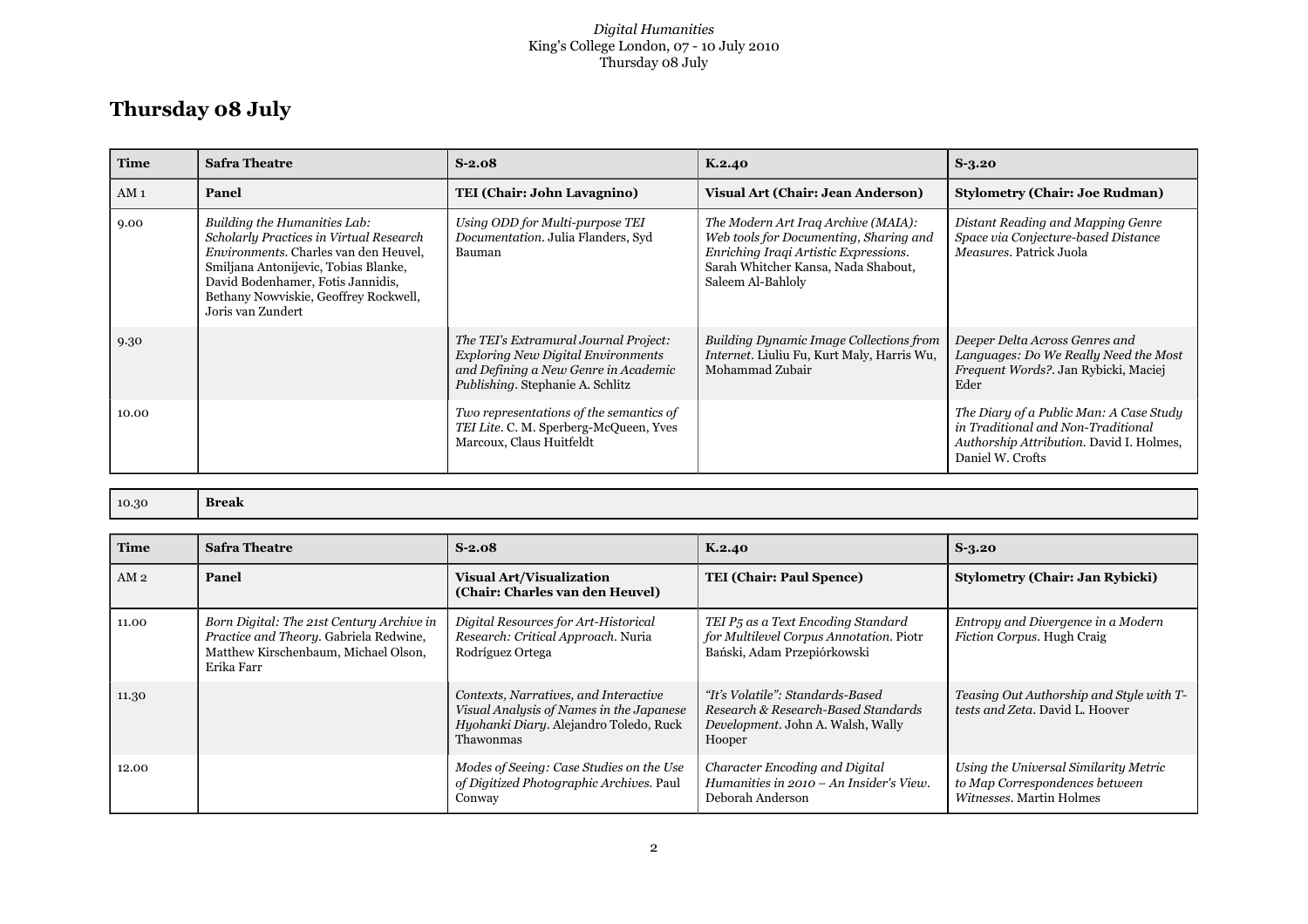#### *Digital Humanities* King's College London, 07 - 10 July 2010 Thursday 08 July

12.30 **Lunch / ALLC AGM general meeting – Room: K2.40 || 1.00 pm: SDH-SEMI general meeting – Room: Safra Lecture Theatre**

| <b>Time</b> | <b>Safra Theatre</b>                                                                                                                    | $S-2.08$                                                                                                                                                  | K.2.40                                                                                                                                                 | $S-3.20$                                                                                                                                      |
|-------------|-----------------------------------------------------------------------------------------------------------------------------------------|-----------------------------------------------------------------------------------------------------------------------------------------------------------|--------------------------------------------------------------------------------------------------------------------------------------------------------|-----------------------------------------------------------------------------------------------------------------------------------------------|
| $PM_1$      | Panel                                                                                                                                   | <b>Stylometry (Chair: David Hoover)</b>                                                                                                                   | <b>Classics (Chair: Espen Ore)</b>                                                                                                                     | Archives (Chair: Melissa Terras)                                                                                                              |
| 2.00        | Digital Literacy for the Dumbest<br>Generation - Digital Humanities<br>Programs 2010. Tanya Clement, Fotis<br>Jannidis, Willard McCarty | Authorship Discontinuities of El Ingenioso<br>Hidalgo don Quijote de la Mancha<br>as detected by Mixture-of-Experts.<br>Christopher Coufal, Patrick Juola | Objective Detection of Plautus' Rules<br>by Computer Support. Marcus Deufert,<br>Judith Blumenstein, Andreas Trebesius,<br>Stefan Beyer, Marco Büchler | The ecology of longevity: the relevance<br>of evolutionary theory for digital<br>preservation. Peter Doorn, Dirk Roorda                       |
| 2.30        |                                                                                                                                         | Finding Stories in the Archive through<br>Paragraph Alignment. Maria Esteva,<br>Weijia Xu                                                                 | Digitizing the Act of Papyrological<br><b>Interpretation: Negotiating Spurious</b><br>Exactitude and Genuine Uncertainty.<br>Ségolène M. Tarte         | The Specimen Case and the Garden:<br>Preserving Complex Digital Objects,<br>Sustaining Digital Projects. Melanie<br>Schlosser, H. Lewis Ulman |
| 3.00        |                                                                                                                                         | WW1 and WW2 on a Specialist E-forum.<br>Applying Corpus Tools to the Study of<br>Evaluative Language. Małgorzata Sokół                                    | Mandoku - An Incubator for Premodern<br>Chinese Texts - or How to Get the Text<br>We Want: An Inquiry into the Ideal<br>Workflow. Christian Wittern    | Digital Libraries of Scholarly Editions.<br>George Buchanan, Kirsti Bohata                                                                    |

| 3.30          | <b>Break</b>                  |                               |
|---------------|-------------------------------|-------------------------------|
|               |                               |                               |
| $3.30 - 5.30$ | Poster Session 1A: Room Ko.16 | Poster Session 1B: Room Ko.20 |

| <b>EVNG</b>   | Busa Award & Lecture: Safra Lecture Theatre + K-1.14                                                                       |
|---------------|----------------------------------------------------------------------------------------------------------------------------|
| $6.00 - 7.00$ | . Roberto Busa Award & Lecture: Professor Emeritus Joseph Raben – <i>Humanities Computing in an Age of Social Change</i> . |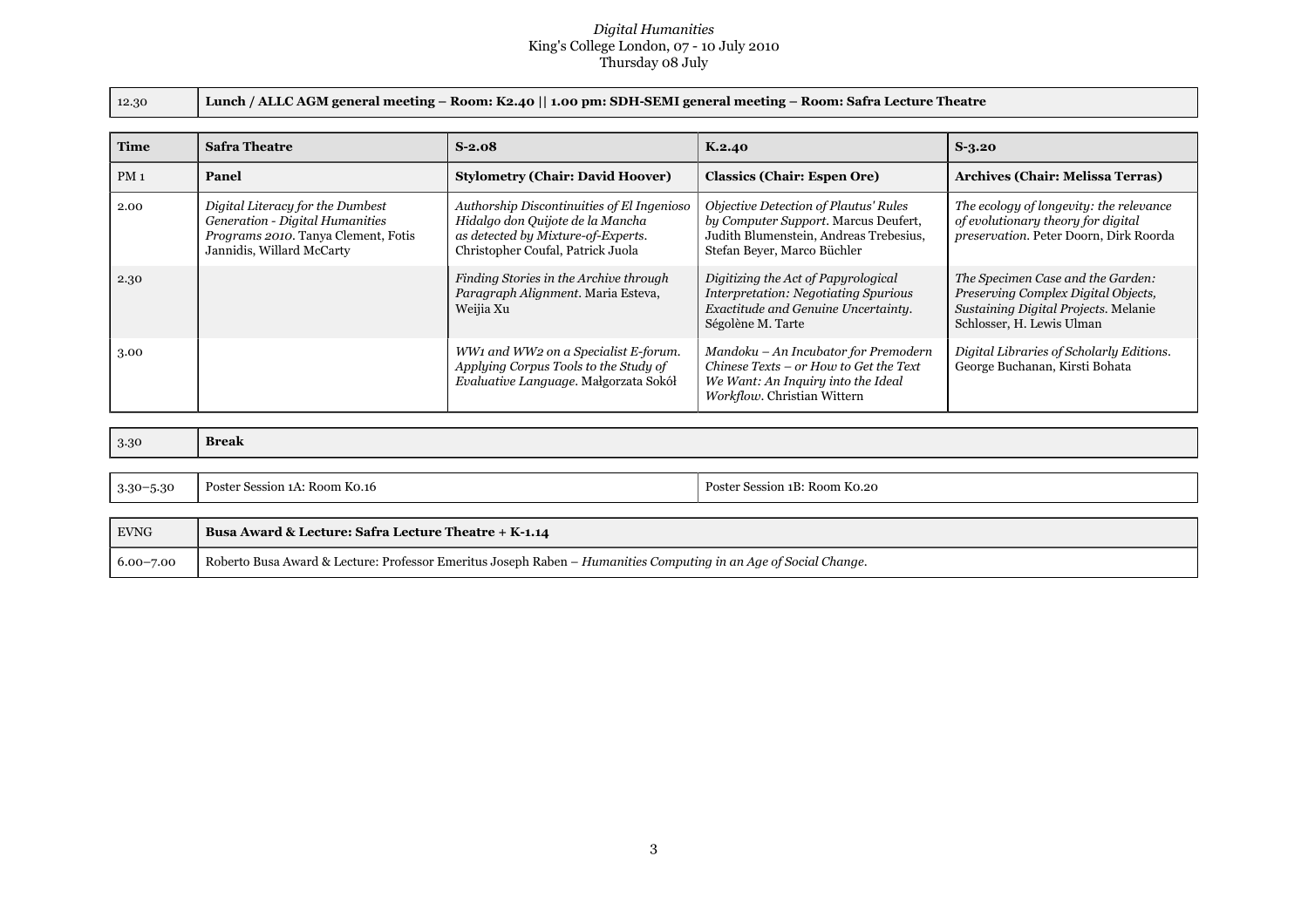#### *Digital Humanities* King's College London, 07 - 10 July 2010 Friday 09 July

## **Friday 09 July**

| <b>Time</b>     | <b>Safra Theatre</b>                                                                                                                                                                   | $S-2.08$                                                                                                                                                                            | K.2.40                                                                                                                                                                                                                                           | K.2.31                                                                                                                                                                                                |
|-----------------|----------------------------------------------------------------------------------------------------------------------------------------------------------------------------------------|-------------------------------------------------------------------------------------------------------------------------------------------------------------------------------------|--------------------------------------------------------------------------------------------------------------------------------------------------------------------------------------------------------------------------------------------------|-------------------------------------------------------------------------------------------------------------------------------------------------------------------------------------------------------|
| AM <sub>1</sub> | Panel                                                                                                                                                                                  | Literature (Chair: Bethany<br>Nowviskie)                                                                                                                                            | Literature (Chair: Oyvind Eide)                                                                                                                                                                                                                  | <b>Style/Text Analysis (Chair: Patrick</b><br>Juola                                                                                                                                                   |
| 9.00            | Coalition of Humanities and Arts<br>Infrastructures and Networks - CHAIN.<br>Martin Wynne, Sheila Anderson, Neil<br>Fraistat, Chad Kainz, Steven Krauwer,<br>David Robey, Harold Short | "Quivering Web of Living Thought":<br>Mapping the Conceptual Networks of<br>Swinburne's Songs of the Springtides.<br>John A. Walsh, Pin Sym Foong, Kshitiz<br>Anand, Vignesh Ramesh | A Tale of Two Cities: Implications of<br>the Similarities and Differences in<br>Collaborative Approaches within the<br>Digital Libraries and Digital Humanities<br>Communities. Lynne Siemens, Richard<br>Cunningham, Wendy Duff, Claire Warwick | Detection of Citations and Textual<br>Reuse on Ancient Greek Texts and its<br>Applications in the Classical Studies:<br>eAQUA Project. Marco Büchler, Annette<br>Geßner, Gerhard Heyer, Thomas Eckart |
| 9.30            |                                                                                                                                                                                        | Digital Mediation of Modernist Literary<br>Texts and their Documents. Mark Byron                                                                                                    | Challenges of Linking Digital Heritage<br>Scientific Data with Scholarly Research:<br>From Navigation to Politics. Fenella G.<br>France, Michael B. Toth, Eric F. Hansen                                                                         | Does Size Matter? Authorship Attribution,<br>Small Samples, Big Problem. Maciej Eder                                                                                                                  |
| 10.00           |                                                                                                                                                                                        |                                                                                                                                                                                     | Thinking Archivally: Search and<br>Metadata as Building Blocks for a New<br>Digital Historiography. Joshua Sternfeld                                                                                                                             | A corpus approach to cultural keywords:<br>a critical corpus-based analysis of<br>ideology in the Blair years (1998-2007)<br>through print news reporting. Lesley<br>Jeffries, Brian David Walker     |

| 10.30 | Break |
|-------|-------|
|       |       |

| <b>Time</b>     | <b>Safra Theatre</b>                                                            | $S-2.08$                                                                                                                                                                                                | K.2.40                                                                                                                                                                                       | K.2.31                                                                                                                                  |
|-----------------|---------------------------------------------------------------------------------|---------------------------------------------------------------------------------------------------------------------------------------------------------------------------------------------------------|----------------------------------------------------------------------------------------------------------------------------------------------------------------------------------------------|-----------------------------------------------------------------------------------------------------------------------------------------|
| AM <sub>2</sub> | Panel                                                                           | <b>Teaching/Managing (Chair: Liliane</b><br>Gallet-Blanchard)                                                                                                                                           | <b>Annotation/Markup (Chair: John</b><br>Walsh)                                                                                                                                              | <b>Style/Text Analysis (Chair: Tomoji</b><br>Tabata)                                                                                    |
| 11.00           | Wargames in a Digital Age. Matthew<br>Kirschenbaum, Patrick Juola, Philip Sabin | Crossing the Boundary: Exploring<br>the Educational Potential of Social<br>Networking Sites. Anouk Lang                                                                                                 | Towards Hermeneutic Markup: An<br>architectural outline. Wendell Piez                                                                                                                        | Non-traditional Prosodic Features for<br>Automated Phrase-Break Prediction.<br>Claire Brierley, Eric Atwell                             |
| 11.30           |                                                                                 | Digital Humanities Internships: Creating<br>a Model iSchool-Digital Humanities<br>Center Partnership. Paul Conway, Neil<br>Fraistat, Patricia Galloway, Kari Kraus,<br>Dean Rehberger, Katherine Walter | The Open Annotation Collaboration:<br>A Data Model to Support Sharing and<br>Interoperability of Scholarly Annotations.<br>Jane Hunter, Tim Cole, Robert Sanderson,<br>Herbert Van de Sompel | Semantic Cartography: Using RDF/<br>OWL to Build Adaptable Tools for Text<br>Exploration. Andrew Ashton                                 |
| 12.00           |                                                                                 | The Graceful Degradation Survey:<br><b>Managing Digital Humanities Projects</b><br>Through Times of Transition and Decline.<br>Bethany Nowviskie, Dot Porter                                            | Works, Documents, Texts and Related<br>Resources for Everyone. Peter Robinson,<br>Federico Meschini                                                                                          | Using Wikipedia to Enable Entity<br>Retrieval and Visualization Concerning<br>the Intellectual/Cultural Heritage. Sofia J.<br>Athenikos |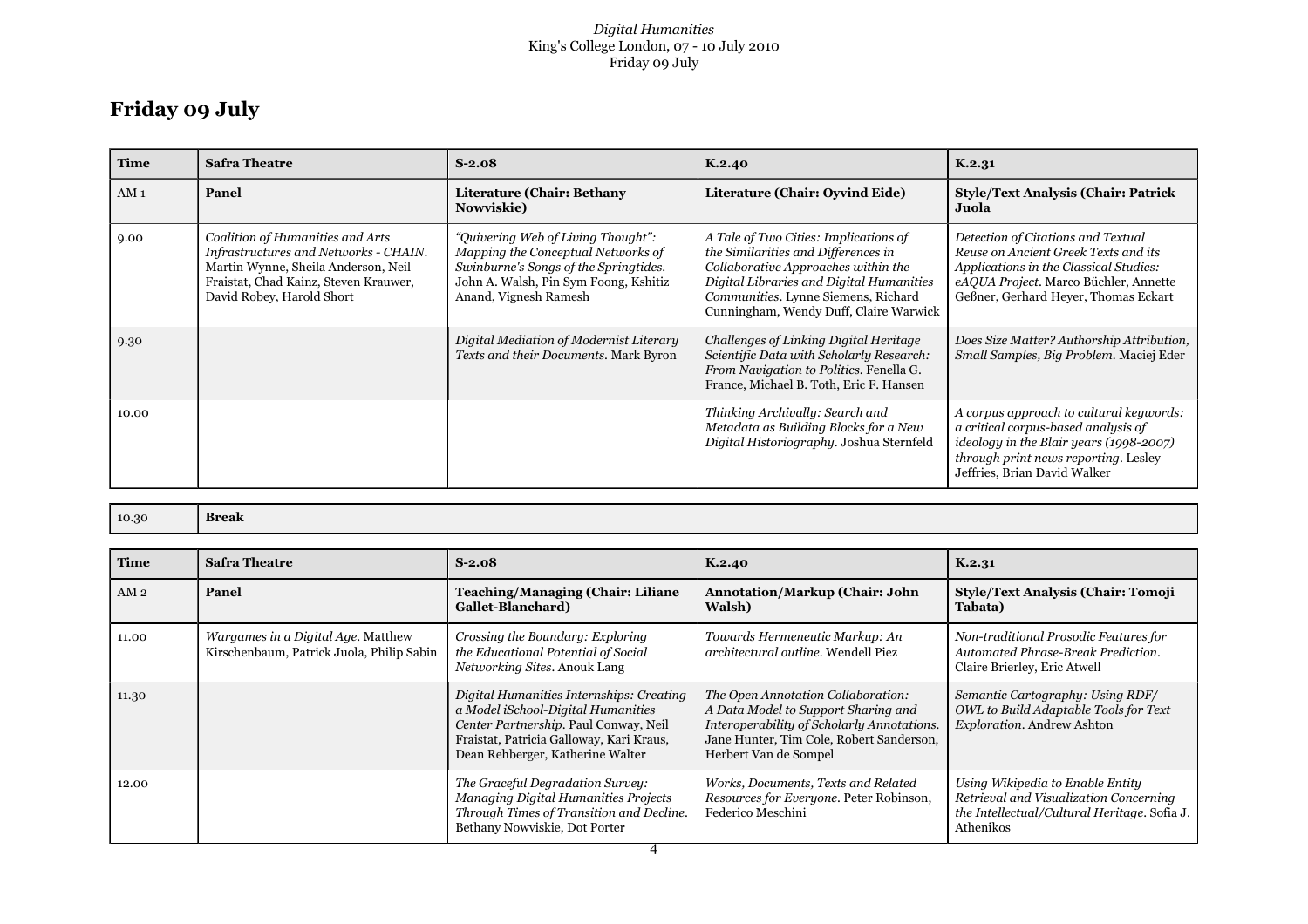#### *Digital Humanities* King's College London, 07 - 10 July 2010 Friday 09 July

12.30 **Lunch / ACH AGM: Room K2.40**

| <b>Time</b>     | <b>Safra Theatre</b>                                                                                                                                                                                                            | $S-2.08$                                                                                                                                                    | K.2.40                                                                                                                                                  | K.2.31                                                                                                                                                           |
|-----------------|---------------------------------------------------------------------------------------------------------------------------------------------------------------------------------------------------------------------------------|-------------------------------------------------------------------------------------------------------------------------------------------------------------|---------------------------------------------------------------------------------------------------------------------------------------------------------|------------------------------------------------------------------------------------------------------------------------------------------------------------------|
| PM <sub>1</sub> | Panel                                                                                                                                                                                                                           | Panel                                                                                                                                                       | Dig. Lit / Tools (Chair: John<br><b>Bradley</b> )                                                                                                       | <b>Visualization (Chair: John</b><br>Unsworth)                                                                                                                   |
| 2.00            | Understanding the 'Capacity' of the<br>Digital Humanities: The Canadian<br>Experience, Generalised. Ray Siemens,<br>Michael Eberle-Sinatra, Lynne Siemens,<br>Stéfan Sinclair, Susan Brown, Meagan<br>Timney, Geoffrey Rockwell | Scanning Between the Lines: The Search<br>for the Semantic Story. K. Faith Lawrence,<br>Paolo Battino, Paul Rissen, Michael O.<br>Jewell, Tarcisio Lancioni | e-Vocative Cases: Digitality and Direct<br>Address. Lisa Swanstrom                                                                                      | How Do You Visualize a Million Links?.<br>Susan Brown, Jeffery Antoniuk, Michael<br>Bauer, Jennifer Berberich, Milena<br>Radzikowska, Stan Ruecker, Terence Yung |
| 2.30            |                                                                                                                                                                                                                                 |                                                                                                                                                             | LAP, LICHEN, and DASS – Experiences<br>combining data and tools. Lisa Lena<br>Opas-Hänninen, Ilkka Juuso, William A.<br>Jr. Kretzschmar, Tapio Seppänen | From Text to Image to Analysis:<br>Visualization of Chinese Buddhist Canon.<br>Lewis Lancaster                                                                   |
| 3.00            |                                                                                                                                                                                                                                 |                                                                                                                                                             | From Codework to Working Code: A<br>Programmer's Approach to Digital<br>Literacy. John Bork                                                             | Visualization and Analysis of Visiting<br>Styles in 3D Virtual Museums. Kingkarn<br>Sookhanaphibarn, Ruck Thawonmas                                              |

| 3.30          | <b>Break</b>                  |                               |
|---------------|-------------------------------|-------------------------------|
|               |                               |                               |
| $3.30 - 5.30$ | Poster Session 2A: Room Ko.16 | Poster Session 2B: Room Ko.20 |

| <b>EVNG</b>   | Social: Barbican Centre – Conservatory                                                   |
|---------------|------------------------------------------------------------------------------------------|
| $6.00 - 7.30$ | Reception & performance by Guildhall School of Music & Drama (Music: Cath Roberts Trio.) |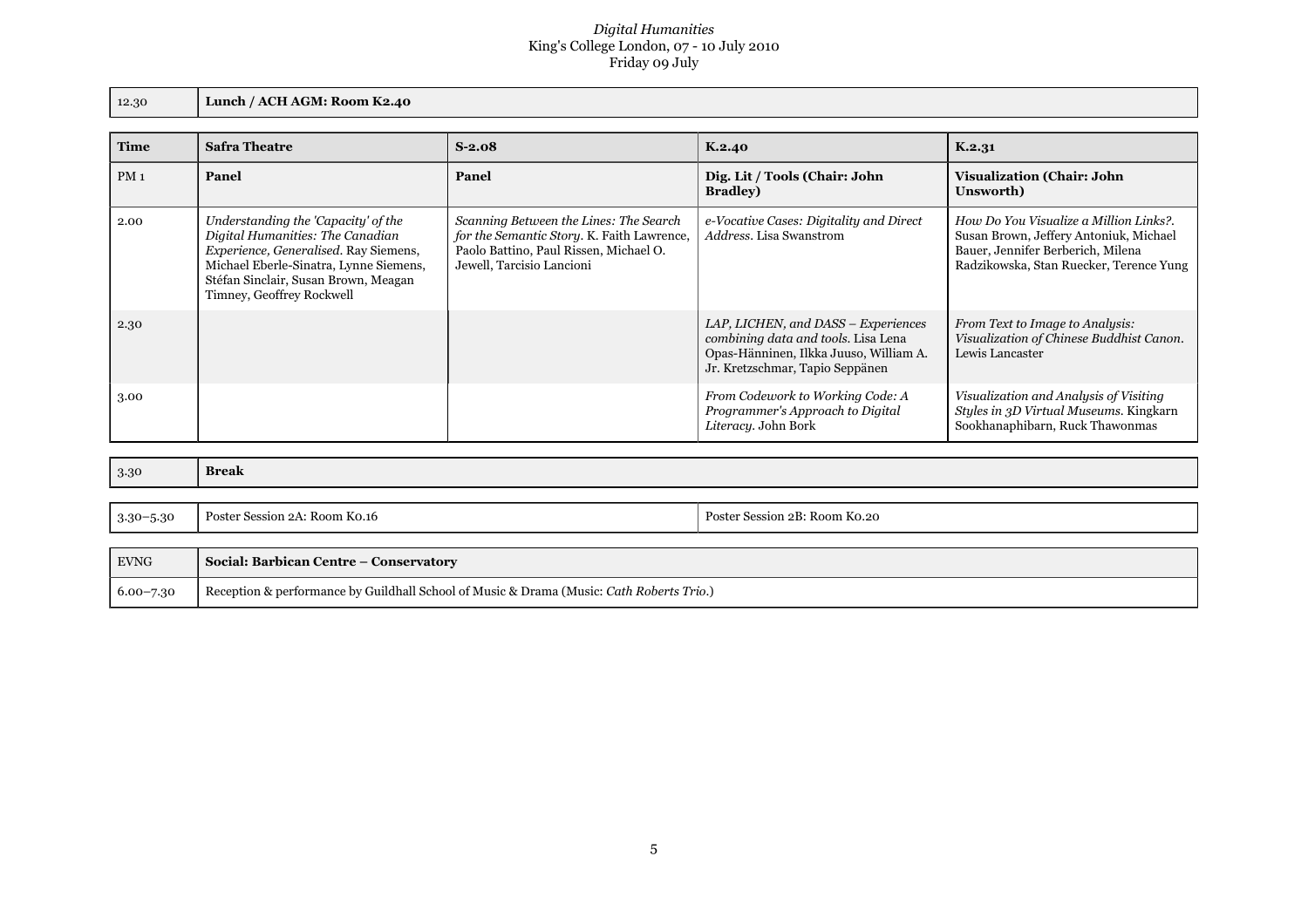#### *Digital Humanities* King's College London, 07 - 10 July 2010 Saturday 10 July

## **Saturday 10 July**

| <b>Time</b>     | <b>Safra Theatre</b>                                                                                                                 | $S-2.08$                                                                                                                                                                                               | K.2.40                                                                                                                            | K.2.31                                                                                                                                                               |
|-----------------|--------------------------------------------------------------------------------------------------------------------------------------|--------------------------------------------------------------------------------------------------------------------------------------------------------------------------------------------------------|-----------------------------------------------------------------------------------------------------------------------------------|----------------------------------------------------------------------------------------------------------------------------------------------------------------------|
| AM <sub>1</sub> | Panel                                                                                                                                | Geography (Chair: Elli Mylonas)                                                                                                                                                                        | <b>Museums (Chair: Brent Nelson)</b>                                                                                              | <b>Innovative Presentation</b><br>(Chair: Claire Warwick)                                                                                                            |
| 9.00            | Computational approaches to textual<br>variation in medieval literature. Karina<br>van Dalen-Oskam, Jacob Thaisen, Mike<br>Kestemont | Unfolding History with the Help of the<br>GIS Technology: a Scholar-Librarian<br>Quest for Creating Digital Collections.<br>Natasha Smith, Robert Allen, Anne<br>Whisnant, Kevin Eckhardt, Elise Moore | Quelques réflexions sur l'effet<br>propédeutique des catalogues des<br>collections des musées en ligne. Corinne<br>Welger-Barboza | Xiakou: A Case Study in Digital<br>Ethnography. John Flower, Pamela<br>Leonard, Worthy Martin                                                                        |
| 9.30            |                                                                                                                                      | GIS, Texts and Images: New approaches<br>to landscape appreciation in the Lake<br>District. Ian Gregory                                                                                                | "Any more Bids?": Automatic Processing<br>and Segmentation of Auction Catalogs.<br>Kris West, Clare Llewellyn, John Burns         | Naming the unnamed, speaking the<br>unspoken, depicting the undepicted:<br>The Australian Women's Register story.<br>Joanne Evans, Helen Morgan, Nikki<br>Henningham |
| 10.00           |                                                                                                                                      | Mapping the World of an Ancient Greek<br>Historian: The HESTIA Project. Elton<br>Barker, Chris Pelling, Stefan Bouzarovski,<br>Leif Isaksen                                                            | Capturing Visitor Experiences for Study<br>and Preservation. Georgina Guy, Stuart<br>Dunn, Nicolas Gold                           | Joanna Baillie's Witchcraft: from<br>Hypermedia Edition to Resonant<br>Responses. Michael Eberle-Sinatra, Tom<br>C. Crochunis, Jon Sachs                             |

10.30 **Break**

| <b>Time</b> | <b>Safra Theatre</b>                                                                                           | $S-2.08$                                                                                                                                                      | K.2.40                                                                                                          | K.2.31                                                                                                                                                                                                                       |
|-------------|----------------------------------------------------------------------------------------------------------------|---------------------------------------------------------------------------------------------------------------------------------------------------------------|-----------------------------------------------------------------------------------------------------------------|------------------------------------------------------------------------------------------------------------------------------------------------------------------------------------------------------------------------------|
| AM 2        | Panel                                                                                                          | <b>Professional Reflection</b><br>(Chair: Arianna Ciula)                                                                                                      | Dictionaries (Chair: Elisabeth Burr)                                                                            | Literature (Chair: Karina van Dalen-<br>Oskam)                                                                                                                                                                               |
| 11.00       | Networks of Stories, Structures and<br>Digital Humanities. Almila Akdag Salah,<br>Wouter De Nooy, Zoe Borovsky | Pointless Babble or Enabled Backchannel:<br>Conference Use of Twitter by Digital<br>Humanists. Claire Ross, Melissa Terras,<br>Claire Warwick, Anne Welsh     | Reimagining the Dictionary, or Why<br>Lexicography Needs Digital Humanities.<br>Toma Tasovac                    | Towards a Computational Narration of<br><i>Inner World</i> , Jichen Zhu                                                                                                                                                      |
| 11.30       |                                                                                                                | Open vs. Closed: Changing the Culture of<br>Peer Review. Kathleen Fitzpatrick                                                                                 | Re-linking a Dictionary Universe or<br>the Meta-dictionary Ten Years Later.<br>Christian-Emil Ore, Espen S. Ore | The Social Lives of Books: Mapping the<br>Ideational Networks of Toni Morrison.<br><b>Edward Finn</b>                                                                                                                        |
| 12.0        |                                                                                                                | A Day in the Life of Digital Humanities.<br>Geoffrey Rockwell, Stan Ruecker, Peter<br>Organisciak, Megan Meredith-Lobay,<br>Ranaweeram Kamal, Stéfan Sinclair | No Representation Without Taxonomies:<br>Specifying Senses of Key Terms in Digital<br>Humanities. Paul Caton    | A New Digital Method for a New Literary<br>Problem: A Proposed Methodology for<br>Briding the "Generalist" - "Specialist"<br>Divide in the Study of World Literature.<br>Sonia Howell, John G. Keating, Margaret<br>Kelleher |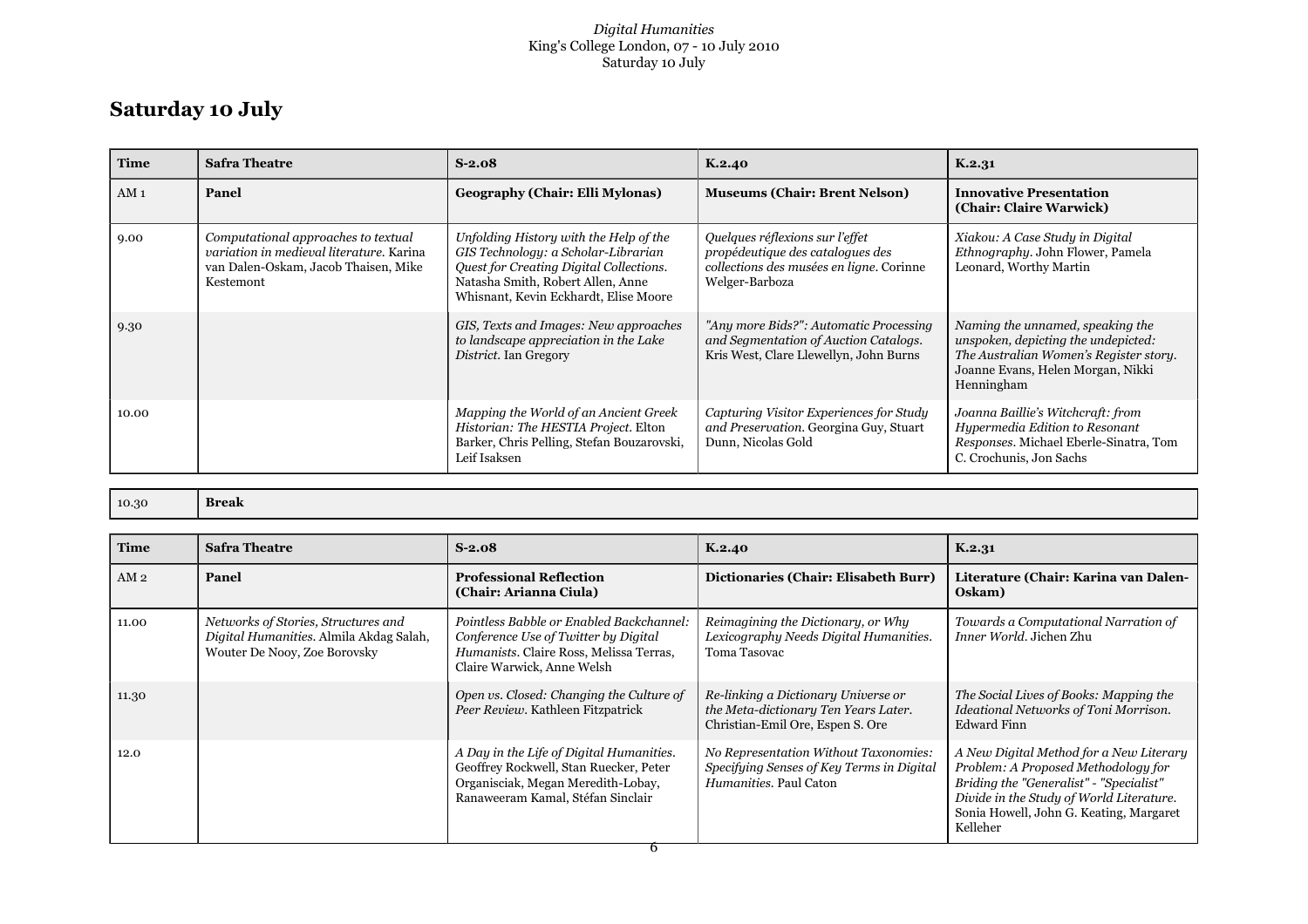#### *Digital Humanities* King's College London, 07 - 10 July 2010 Saturday 10 July

| $\Omega$ | 2.30 |
|----------|------|
|          |      |

12.30 **Lunch / 1.00 pm: CenterNet general meeting – Room: Safra Lecture Theatre**

| <b>Time</b>     | <b>Safra Theatre</b>                                                                                                                                                                                                    | $S-2.08$                                                                                                                                                                                                                                                    | K.2.40                                                                                                                                | K.2.31                                                                                                                  |
|-----------------|-------------------------------------------------------------------------------------------------------------------------------------------------------------------------------------------------------------------------|-------------------------------------------------------------------------------------------------------------------------------------------------------------------------------------------------------------------------------------------------------------|---------------------------------------------------------------------------------------------------------------------------------------|-------------------------------------------------------------------------------------------------------------------------|
| PM <sub>1</sub> | <b>History (Chair: Lisa Lena Opas-</b><br>Hanninem)                                                                                                                                                                     | Panel                                                                                                                                                                                                                                                       | Panel                                                                                                                                 | <b>Encodings (Chair: Michael)</b><br>Sperberg-McQueen)                                                                  |
| 2.00            | Developing a Collaborative Online<br>Environment for History - the Experience<br>of British History Online. Jonathan<br>Blaney                                                                                          | The Origins and Current State of<br>Digitization of Humanities in Japan. A.<br>Charles Muller, Kōzaburō Hachimura,<br>Shoichiro Hara, Toshinobu Ogiso, Mitsuru<br>Aida, Koichi Yasuoka, Ryo Akama,<br>Masahiro Shimoda, Tomoji Tabata,<br>Kiyonori Nagasaki | Standards, Specifications, and Paradigms<br>for Customized Video Playback. Jarom<br>Lyle McDonald, Alan K. Melby, Harold<br>Hendricks | A Data Model for Digital Musicology and<br>its Current State - The Music Encoding<br><i>Initiative.</i> Johannes Kepper |
| 2.30            | Reading Darwin Between the Lines:<br>A Computer-Assisted Analysis of the<br>Concept of Evolution in The Origin of<br>Species. Maxime B. Sainte-Marie, Jean-<br>Guy Meunier, Nicolas Payette, Jean-<br>François Chartier |                                                                                                                                                                                                                                                             |                                                                                                                                       | Codifica digitale e semiotica della cultura:<br>un esperimento. Domenico Fiormonte,<br>Laura Guadalupi                  |
| 3.00            | Letters, Ideas and Information<br>Technology: Using digital corpora of<br>letters to disclose the circulation of<br>knowledge in the 17th century. Dirk<br>Roorda, Erik-Jan Bos, Charles van den<br>Heuvel              |                                                                                                                                                                                                                                                             |                                                                                                                                       | The State of Non-Traditional Authorship<br>Attribution Studies - 2010: Some<br>Problems and Solutions. Joseph Rudman    |

3.30 **Break**

| Melissa Terras – Present, Not Voting: Digital Humanities in the Panopticon.<br>4.00<br>Closing ceremony<br>5.00 | PM <sub>2</sub> | Plenary: Safra Lecture Theatre + K-1.14 |
|-----------------------------------------------------------------------------------------------------------------|-----------------|-----------------------------------------|
|                                                                                                                 |                 |                                         |
|                                                                                                                 |                 |                                         |

| <b>EVNG</b> | <b>Social: Lincoln's Inn Great Hall &amp; Terrace</b>                            |
|-------------|----------------------------------------------------------------------------------|
| 6.00        | Reception: Terrace                                                               |
| 7.30        | Conference Dinner: Great Hall – After Dinner Music: Harmaphrodite – Vocal Octet. |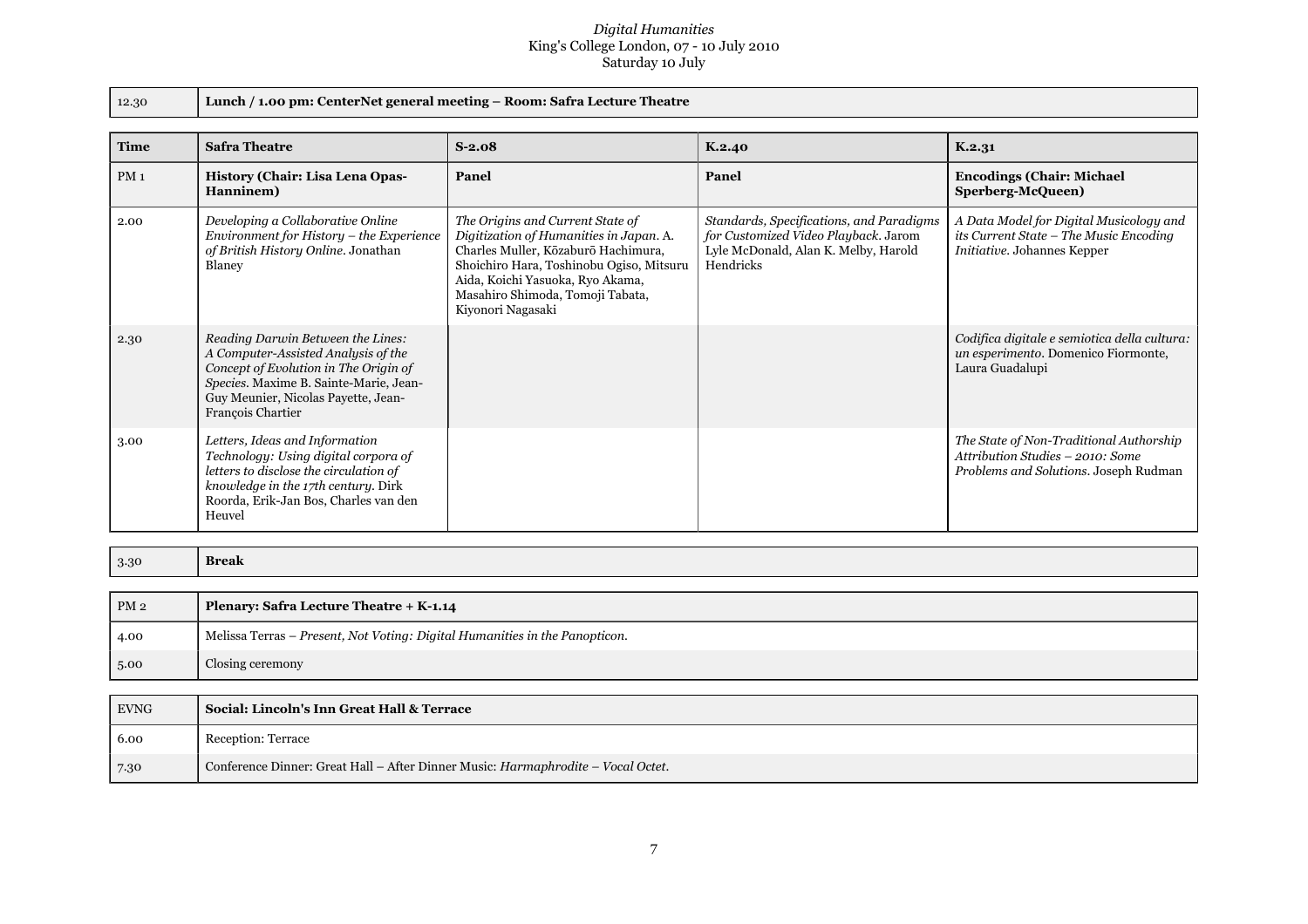#### *Digital Humanities* King's College London, 07 - 10 July 2010 Posters

## **Thursday 08 July**

### **Poster Session 1A**

- *Putting Edmonton on the (Google) Map*. Heather Zwicker, Maureen Engel
- *Text Encoding and Ontology Enlarging an Ontology by Semi-Automatic Generated Instances*. Amélie Zöllner-Weber
- *LogiLogi: The Quest for Critical Mass*. Wybo Wiersma
- *Critical Editing of Music in the Digital Medium: an Experiment in MEI*. Raffaele Viglianti
- *Generation of Emotional Dance Motion for Virtual Dance Collaboration System*. Tsuruta Seiya, Choi Woong, Hachimura Kozaburo
- *Digitizing Ephemera and Parsing an 1862 European Itinerary*. Kathryn Tomasek, Zephorene L. Stickney
- *Delivering virtual reality: a proposal for facilitating pedagogical use of three-dimensional computer models of historic urban environments*. Lisa M. Snyder, Scott Friedman
- *Evidence of Intertextuality: Investigating Paul the Deacon's Angustae Vitae*. C. W. Forstall, S.L. Jacobson, W. J Scheirer
- *A Platform for Cultural Information Visualization Using Schematic Expressions of Cube*. Shinya Saito, Shin Ohno, Mitsuyuki Inaba
- *National Digital Library of Finland: Putting the Resources of Culture, Science and Teaching at Everyone's Fingertips*. Heli Kautonen, Tapani Sainio, Mikael Vakkari
- *Original, Translation, Inflation. Are All Translations Longer than Their Originals?*. Jan Rybicki
- *Structured and Unstructured: Extracting Information from Classics Scholarly Texts*. Matteo Romanello

### **Poster Session 1B**

- *The Person Data Repository*. Torsten Roeder
- *Digital Forensics, Textual Criticism, and the Born Digital Musical*. Doug Reside
- *Text-Image linking of Japanese historical documents: Sharing and exchanging data by using text-embedded image file*. Takaaki Okamoto
- *An Open Source Toolkit for Flexible Browsing of Historical Maps on the Web*. Shin Ohno, Shinya Saito, Mitsuyuki Inaba
- *"Inventing the Map:" from 19th-century Pedagogical Practice to 21st-century Geospatial Scholarship*. Bethany Nowviskie
- *The Digital Ark: From Taxonomy to Ontology in 17th-century Collections of Curiosities*. Brent Nelson
- *Discursive Metadata and Controlled Vocabularies*. Elli Mylonas, Heidi Wendts, John Bodel
- *Museums of the virtual future*. Marie-Madeleine Martinet, Liliane Gallet-Blanchard
- *Extracting domain knowledge from tables of contents*. Harald Lüngen, Henning Lobin
- *Propp Revisited: Integration of Linguistic Markup into Structured Content Descriptors of Tales*. Piroska Lendvai, Thierry Declerck, Sándor Darányi, Scott Malec
- *Queste del Saint Graal: Textometry Platform on the Service of a Scholarly Edition*. Alexei Lavrentiev, Heiden Serge, Adrien Yepdieu